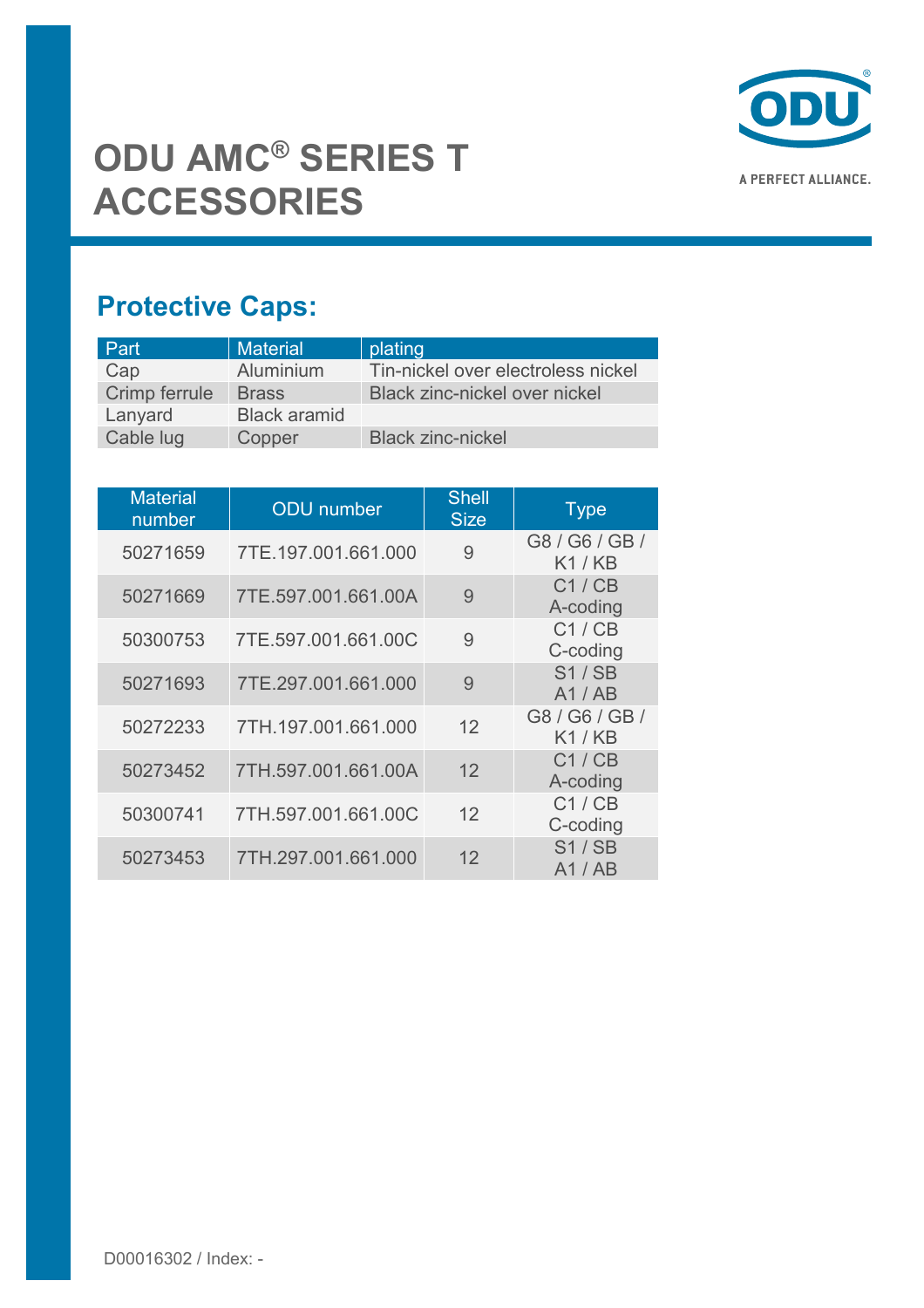

## **Sealing Plugs:**

|                     | <b>Material</b>    |                     |              |        |  |
|---------------------|--------------------|---------------------|--------------|--------|--|
| <b>PPSU</b>         | Polyphenyl sulfone |                     |              |        |  |
|                     |                    |                     |              |        |  |
| <b>Contact size</b> | Material number    | <b>ODU</b> number   | MIL-No.      | color  |  |
| #16                 | 50289878           | 021.315.951.937.000 | MS27488-16-2 | green  |  |
| #20                 | 50289883           | 021.315.901.937.000 | MS27488-20-2 | red    |  |
| #20MD               | 50292731           | 021.315.949.937.000 |              | orange |  |
| #22D                | 50289889           | 021.315.942.937.000 | MS27488-22-2 | black  |  |
| #22MD               | 50292732           | 021.315.948.937.000 |              | green  |  |
| #26                 | 50292733           | 021.315.941.937.000 |              | red    |  |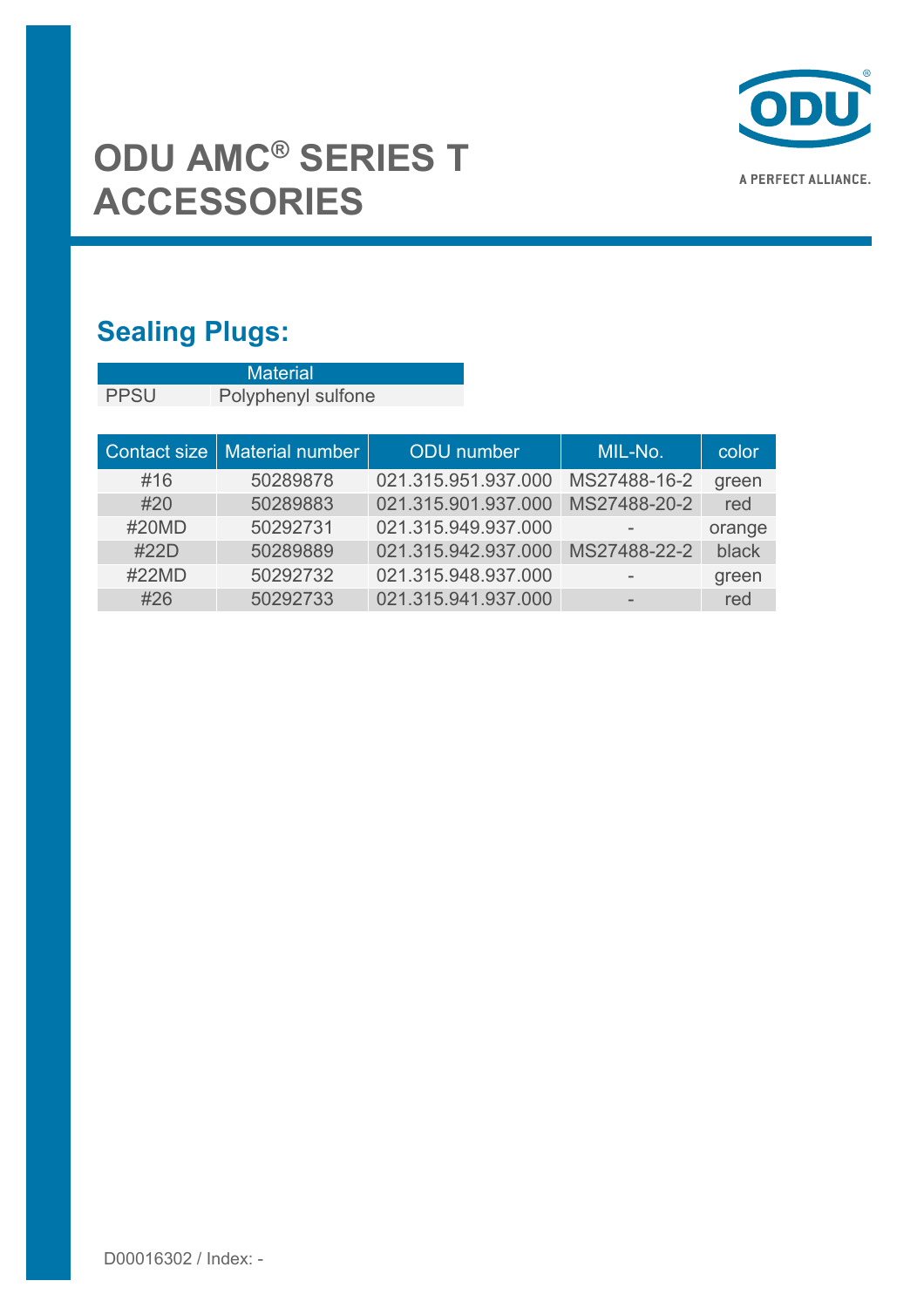

### **Backshells**

#### **Suitable for the following connector types CB / SB / AB / GB / KB**

| <b>Material</b> | Plating       |
|-----------------|---------------|
| Aluminium       | <b>Nickel</b> |

| <b>Type</b>         | <b>Shell size</b> | MIL-Standard No. | <b>Material No.</b> | <b>ODU No.</b>      |
|---------------------|-------------------|------------------|---------------------|---------------------|
| Straight            | 9                 | M85049/38S9N     | 50298708            | 921-000.006.000.290 |
| Straight            | 12                | M85049/38S13N    | 50298723            | 921.000.006.000.296 |
| Straight            | 9                 | M85049/88-9N03   | 50298717            | 921.000.006.000.292 |
| Straight            | 12                | M85049/88-13N03  | 50298725            | 921.000.006.000.298 |
| <b>Right angled</b> | 9                 | M85049/90-9N03   | 50298718            | 921.000.006.000.293 |
| <b>Right angled</b> | 12                | M85049/90-13N03  | 50298726            | 921.000.006.000.299 |
| Straight            | 9                 | M85049/189N02    | 50298719            | 921.000.006.000.294 |
| Straight            | 12                | M85049/1813N02   | 50298818            | 921.000.006.000.402 |
| Straight            | 12                | M85049/1813N03   | 50298823            | 921.000.006.000.403 |
| Straight            | 12                | M85049/1813N04   | 50298845            | 921.000.006.000.404 |